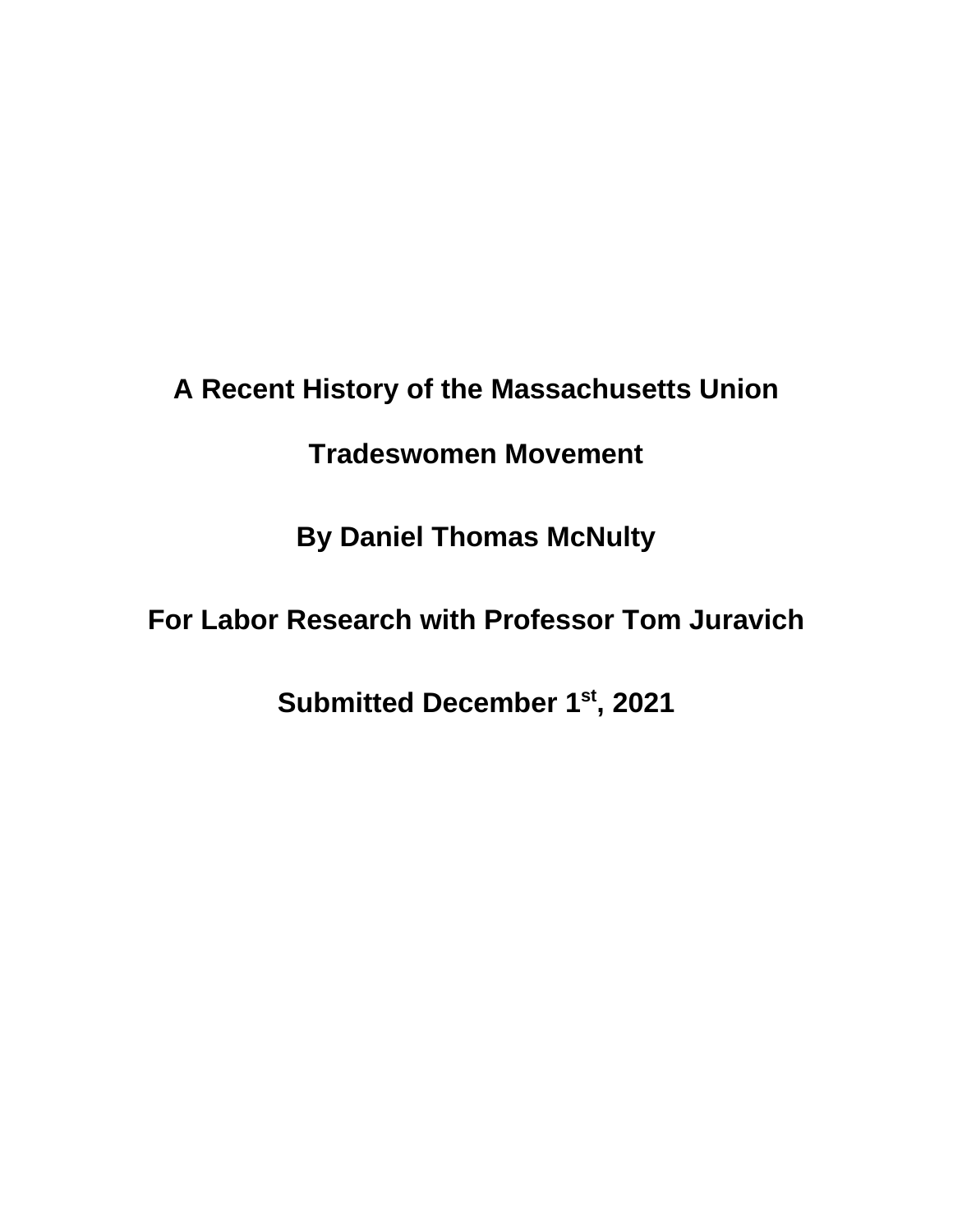In 1978, President Jimmy Carter signed Executive Order 11246 requiring, among other policies for the advancement of marginalized communities, that 6.9 percent of hours worked on federally funded construction projects be worked by women (The American Presidency Project, 2021). The message was clear: tradeswomen and other marginalized groups of workers should have access to well-paying careers including in the construction industry. In President Carter's speech announcing his Executive Order and the reorganization of the Equal Employment Opportunity Commission, he establishes an argument for Equal Employment:

"Although discrimination in any area has severe consequences, limiting economic opportunity affects access to education, housing and health care. I, therefore, ask you to join with me to reorganize administration of the civil rights laws and to begin that effort by reorganizing the enforcement of those laws which ensure an equal opportunity to a job" (The American Presidency Project, 2021).

After the Executive Order's landmark policies, programs for the recruitment and training of tradeswomen sprang up and expanded across the country and interested women rushed to vocational programs and tradeswomen job fairs like the IBEW picture from 1979 below: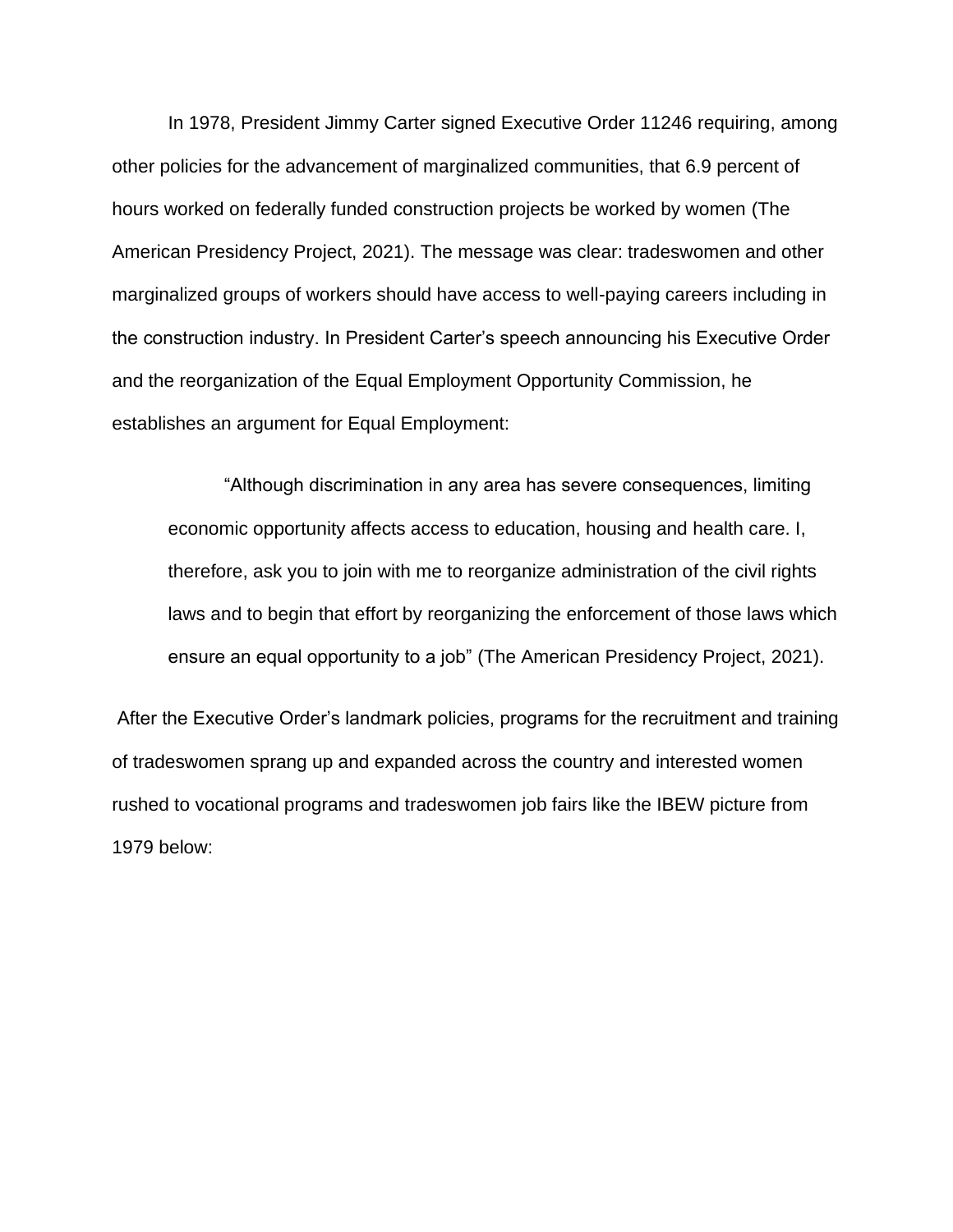

(IBEW Tradeswomen Conference, 1979)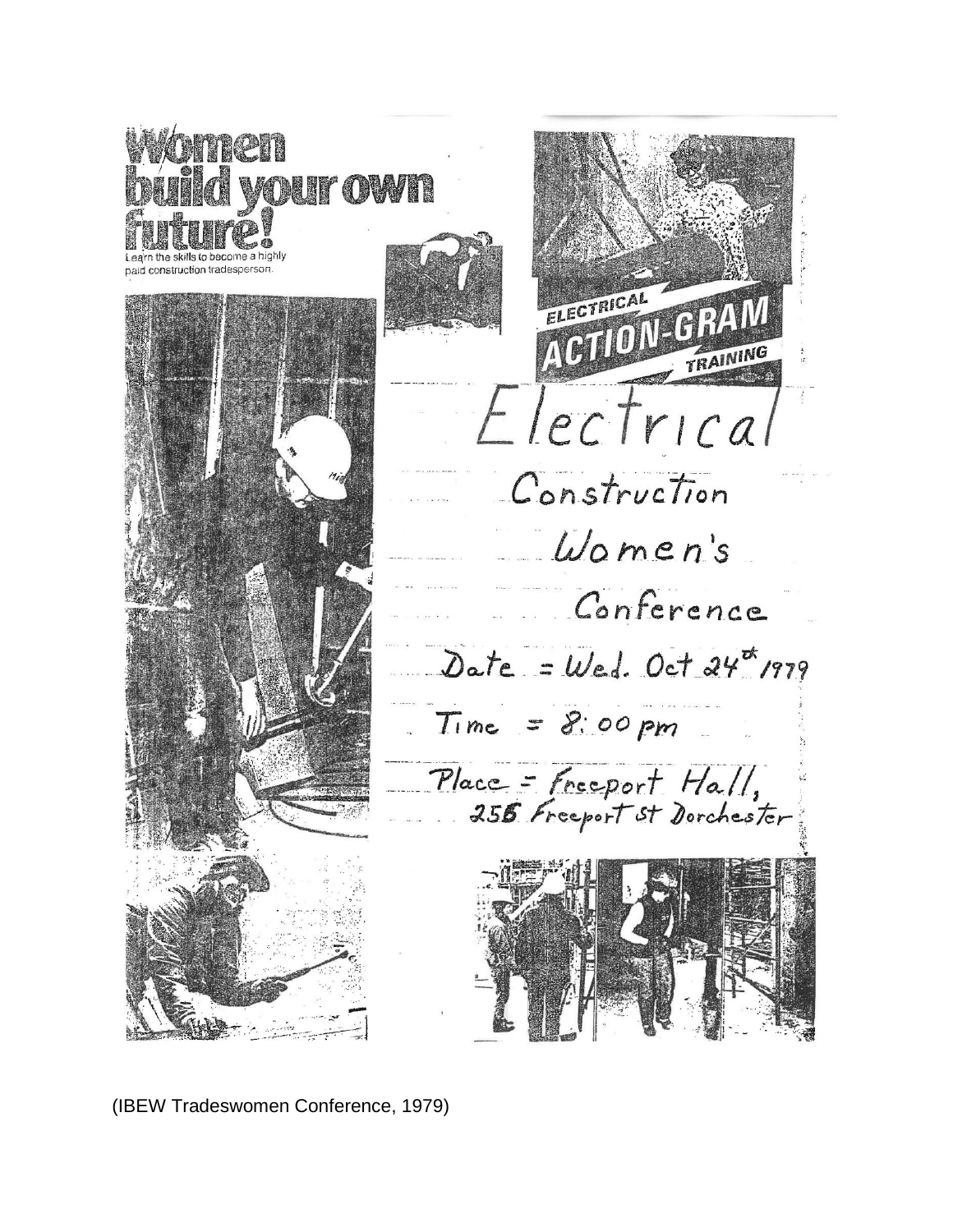However, as recently as 2018, the number for Tradeswomen in the national construction workforce hovered at a meager %1.5, far from the goal of the national administration forty years prior (Bureau of Labor Statistics, 2019). Despite the efforts of recruitment programs, tradeswomen organizations and the federal government, the barriers to training, integrating, and retaining tradeswomen have proved steep. These barriers, ranging from broad cultural issues to faulty enforcement and industry challenges have blocked tradeswomen's access to skilled construction crafts and economic empowerment offered by these wages and benefits. This paper will look at the challenges women have faced historically and continue to in accessing the exceptional benefits and wages of the union construction industry.

That said, there are signs of progress. Massachusetts Building and Construction Trade Unions in Massachusetts have reached a milestone: As of 2018, %10 of Building Trades Union Apprentices in Massachusetts are tradeswomen (Policy Group on Tradeswomen's Issues, 2020). Though this percentage only reflects the tradeswomen in the process of their 3-to-5-year apprenticeships, the progress and potential of this new union Tradeswomen Movement across Massachusetts, and the accompanying tradeswomen organizations and advocacy groups, reflect intention and strategy breaking down the barriers barring women from the construction industry.

Studying these techniques and the work done by recent tradeswomen, academics, advocacy groups and union officials could prove crucial to the advancement and retention of tradeswomen across the nation. As many of the interviewed tradeswomen in this paper will attest; this tradeswomen progress will not persist unless it is supported and empowered. Tradeswomen movements in the past have gained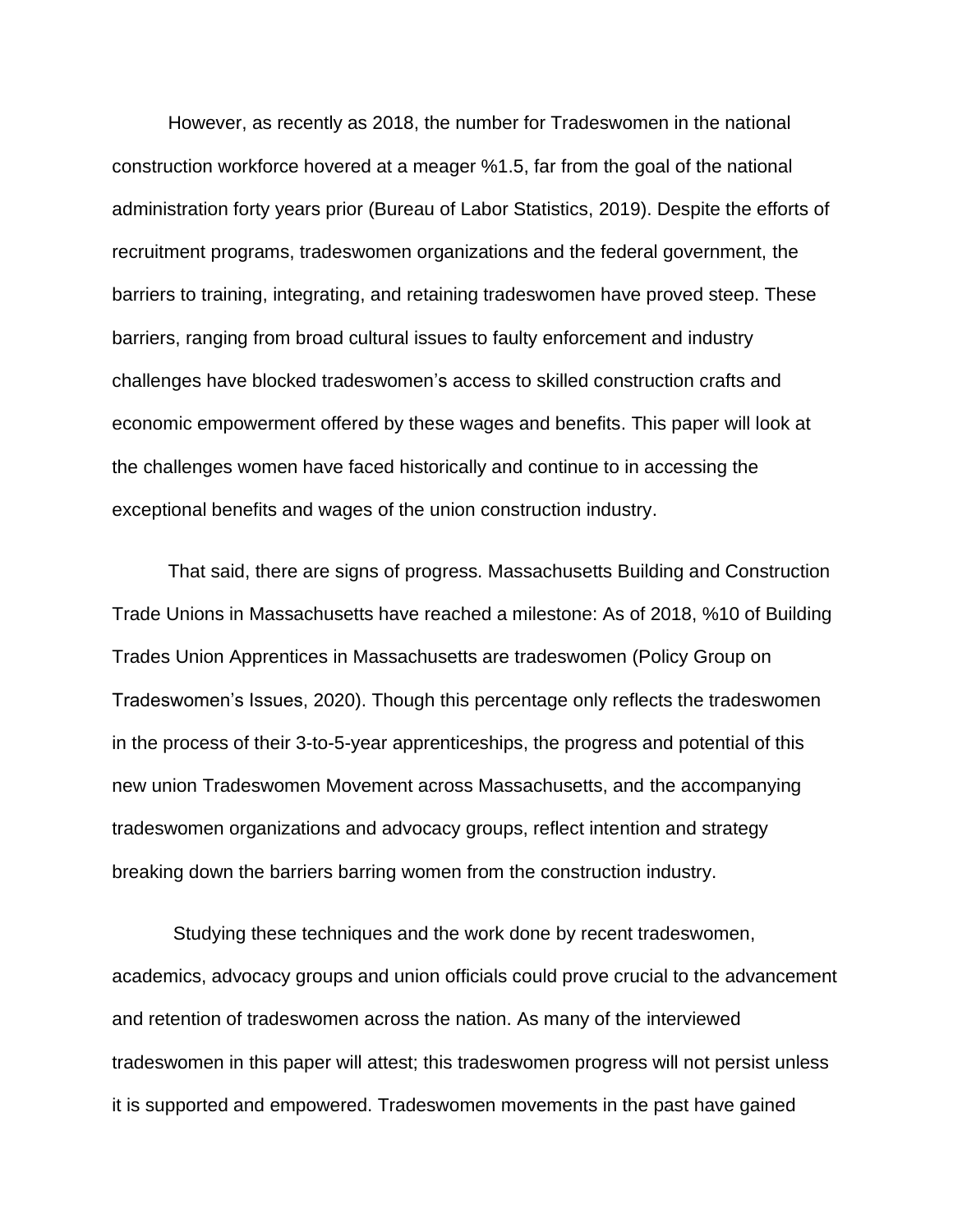similar traction. Following President Carter's Executive order, some states found their tradeswomen percentages climb as high as %6 percent (Moir and Skidmore, 2021). But lessons from past Tradeswomen Movements in the United States indicate that unless these real, systemic barriers to tradeswomen are addressed, the retention of tradeswomen will remain stagnant and disproportionately affected by the regular boom and bust of the construction industry.

 There are many resources and advocacy groups, notably Massachusetts' Policy Group on Tradeswomen's Issues (PGTI), that have done extensive work outlining the problems limiting tradeswomen from joining and flourishing in the construction industry. This paper will utilize the research and testimony of PGTI and other tradeswomen organizations to identify several of the obstacles facing today's union tradeswomen and the strategies employed by the modern Massachusetts Union Tradeswomen Movement to combat them. It will also, most importantly, illuminate these trials and triumphs through the lived experiences of Massachusetts Union Tradeswomen themselves.

The path into the construction trades, particularly for union trades, is historically challenging and selective for a variety of factors, both from industry and from culture. The process into union trades have proved prohibitively difficult for generations of women. The experience and paths of these tradeswomen vary greatly by generation, trade and entry into their craft.

Renee Dozier, a 20-year union tradeswoman Electrician with the International Brotherhood of Electrical Workers Local 103 (IBEW 103) initially undertook four years of college for a Bachelor's degree in Criminal Justice before beginning her apprenticeship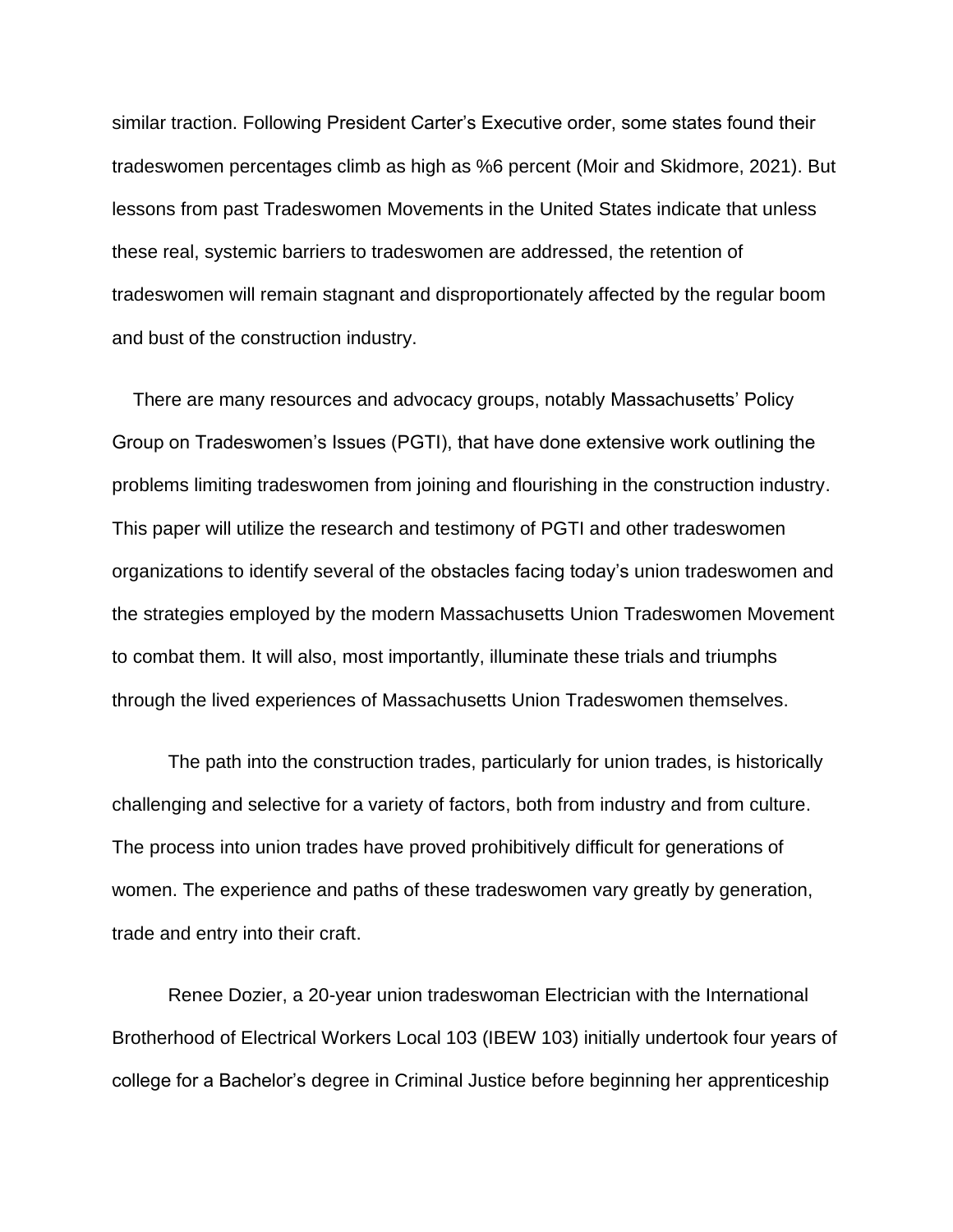as a union electrician. From a young age, Renee realized her capability for tradeswork, "I was eight years old. I put my day bed together and [my mother] came. She was like, 'oh, okay, you finished' and my stepfather came in to tighten the bolts. And he said 'she did a good job.' And that's when I knew, 'I can create something by hand'" (Dozier, 2021).

Later, Renee found work as a single mother assisting her father's contracting work in residential projects around Greater Boston. From there, she applied to IBEW 103 and after months of doggedly following up with union leadership, was accepted as an apprentice into the union. Once in, Renee confronted the challenges, physical and otherwise, that her apprenticeship threw at her, "On my first day of work, I remember going to the job and the, the foreman tell me to bring this 1000 foot reel of wire up to the top floor with no showing me how to do it, or how to get it done? Like no body mechanics or anything. Yeah, I said, 'Screw it. I'll do it. You got the right one'" (Dozier, 2021) After years as an apprentice, then as a journeywoman electrician, Renee has recently been promoted to "Business Agent" in IBEW 103, a full-time staff role representing 103's members and pursuing initiatives to advance and secure work for the union.

Deb Gilcoine, a Union Painter for 44 years with International Union of Painters and Allied Trades, District 35, (IUPAT DC 35), spoke of her journey to the trades, beginning with Boston Trade High School which she attended after it began accepting women with a wave of desegregation in Boston public schools that took place in the 70's. Attending a Trade School that had previously barred women presented challenges to Gilcoine; when she initially applied for the auto mechanics program, the teacher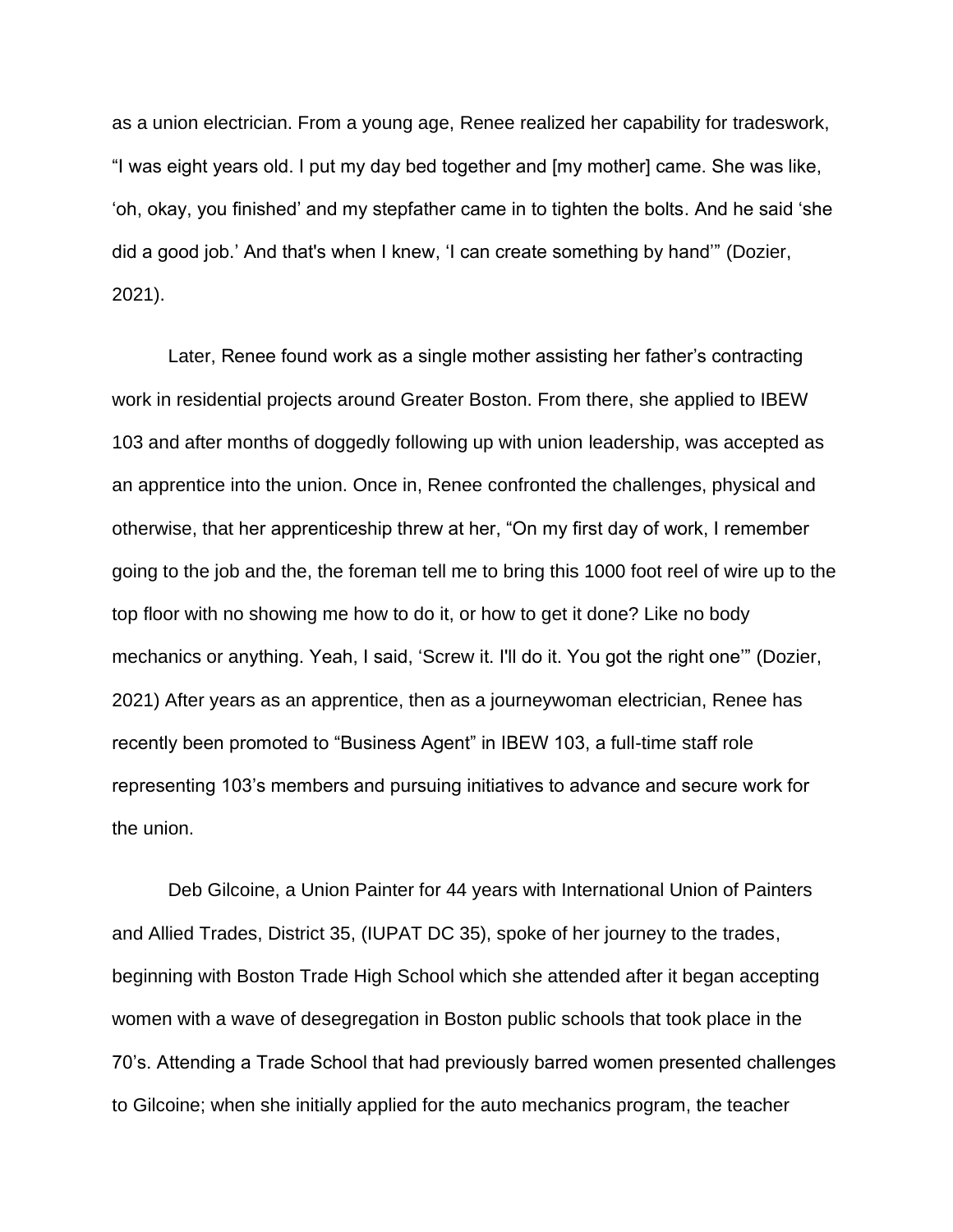bluntly rejected her, saying, as Gilcoine painfully remembers, "my office is in the back of the shop and I can't see what's going on the floor. I can't stop the boys from doing anything" (Gilcoine, 2021). Deb was directed to the Painting trade where she completed her schooling. After graduation, Deb was urged to apply to the Painter's union by a teacher from school and was accepted in 1977. Shortly after, Deb found herself working on a massive de-leading job at Harvard University, which had "demanded they have diversity on their job sites" (Gilcoine, 2021).

Jenaya Pina Nelson joined the Laborers Union, Local 223 based in Boston, Massachusetts in 1998 and has been an active member of her local for over 23 years. A mother of 4 children, Jenaya persisted as a union laborer despite the difficulties presented to parents by the construction industry. Early work hours, typically starting at the jobsite by 6am, and extensive overtime for tight project schedules create significant barriers to tradeswomen mothers. In her time, Jenaya has seen many women "who left the trades, took care of kids, and came back five, ten years later. Whatever their situation is, [childcare] is huge" (Nelson, 2021). Jenaya, like each of the other tradeswomen interviewed for this paper, found herself able to continue work in the construction industry only because of the extensive support and availability of family for her children's care.

Savy Francis, the youngest tradeswomen interviewed and an 8-year member with Pipefitters Local 537, began her career in 2013 after enrolling in the Building Pathways pre-apprenticeship program that exposed her to multiple union crafts and skills before the application process. Savy's class in Building Pathways, "Cycle 3" was entirely composed of women and spent the weeks of the program touring union training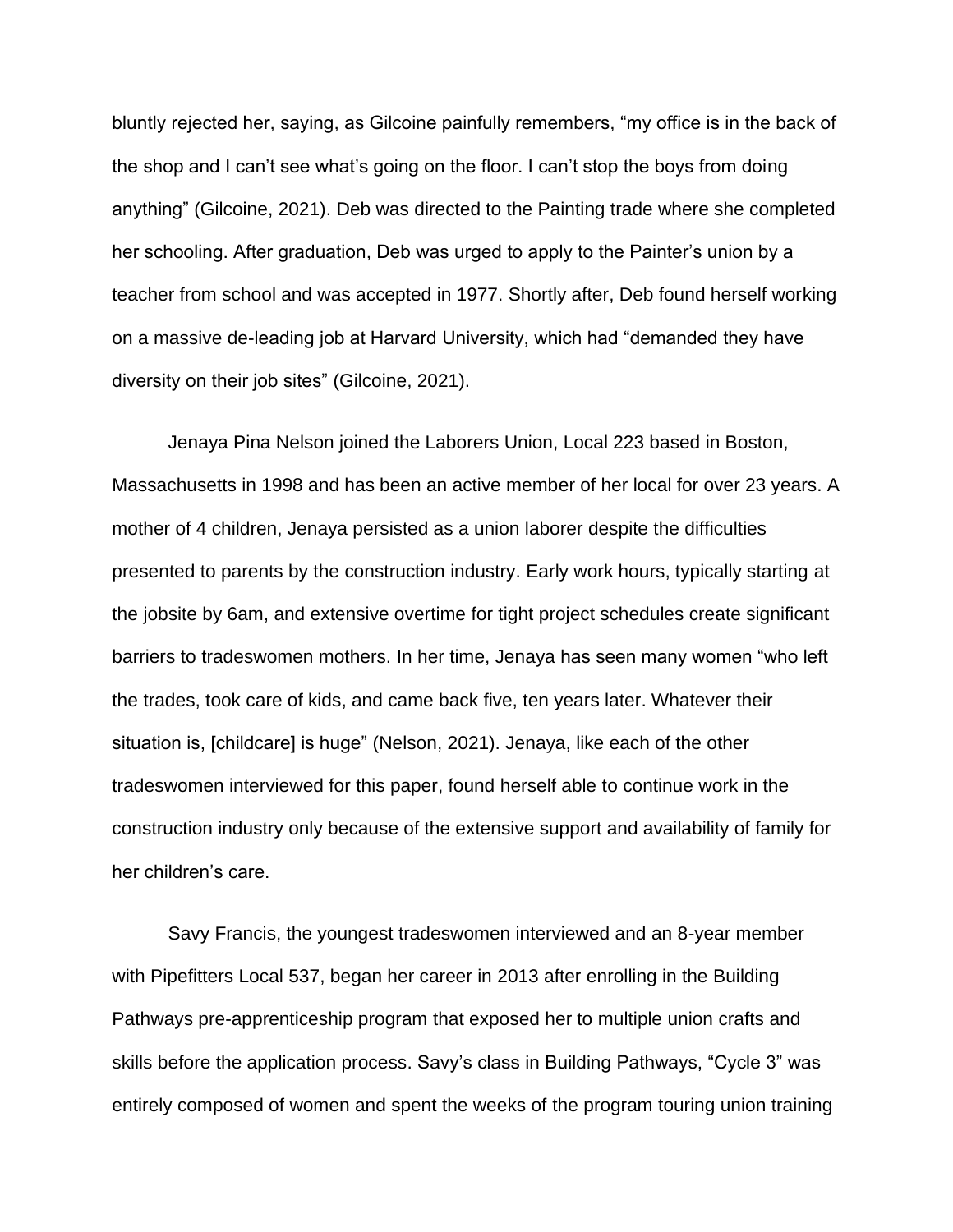halls, learning foundational hands-on skills, and hearing from guest speakers like journeyman Pipefitter Julie Hemingway. Hearing Hemingway's story and practical advice was impactful for Savy, as was the encouragement of Pipefitter's 537 business agents and trainers, who ultimately inspired her to pursue her current career in Pipefitting. (Francis, 2021).

Building Pathways was created in 2015 by the former head of the MetroBTC (Boston Building Trades Council), later Mayor of Boston and now Secretary of Labor, Marty Walsh, with the intent to prepare people of color and women for entry into union apprenticeship programs (Moir and Skidmore, 2021). Since then, Building Pathways has established 40 percent of its participants have been women and 80 percent of graduates have entered union apprenticeship (Moir and Skidmore, p.192, 2021).

Despite the different backgrounds of the tradeswomen interviewed and the successes their careers represent, there are many existing challenges and barriers to tradeswomen in the construction industry. Far from the vision of President Carter nearly 40 years prior, working as the sole female on a jobsite, or as one of a handful in recent years, has remained standard. On one job, Jenaya mentioned, "There was probably a good 200 guys on the job. And I could honestly say there might have been four of us. So not that big of a deal. Common to me. Very common to me" (Nelson, 2021).

While each of the tradeswomen made a point to speak of the kindness and aid offered by union leaders and male allies, there was also discussion of the dynamics of being a tradeswomen in a male-dominated industry. Deb Gilcoine mentioned the rare occasion of violence between male and female coworkers but spoke more on the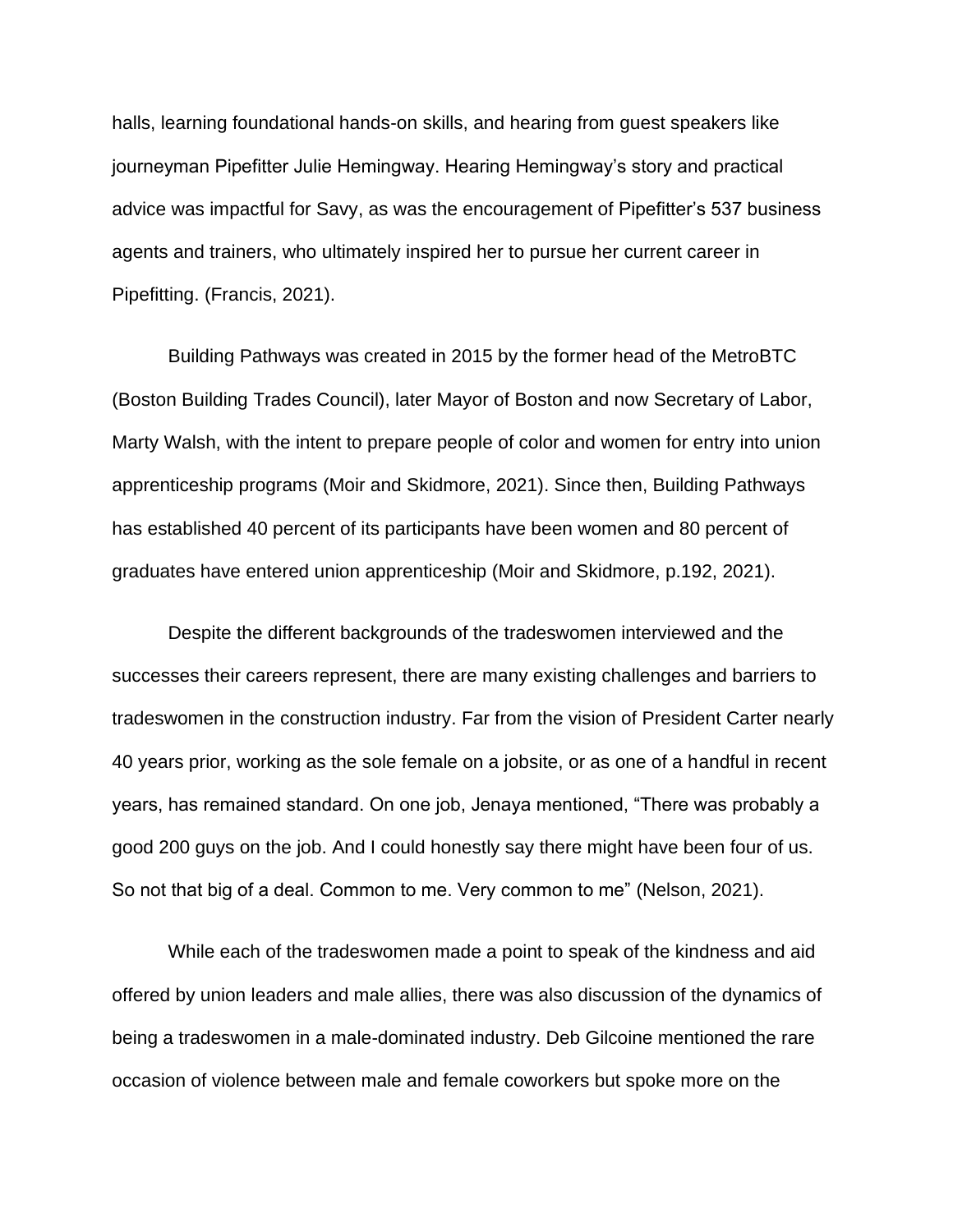curiosity and distancing that takes place between unsure men on the jobsite and their tradeswomen partners. Harassing language and identifying boundaries of harassment present a real challenge to tradeswomen. As Deb points out, if tradeswomen refute rough language on the jobsite, they run the risk of being labeled as "too sensitive" or fragile, potentially to the detriment of their reputation and work (Gilcoine, 2021). But at the same time, it is crucial for the few women on the jobsite to take pains to establish clear lines of comfort and safety (Gilcoine, 2021). When men toe these lines, either in direct challenge or out of ignorance, the reaction of male bystanders, union officials and tradeswomen allies are crucial to providing sufficient support for tradeswomen retention. Several unions, such as Ironworkers Local 7 have implemented specific worksite culture programs like the "Be That One Guy" intervention program to create a culture of solidarity against harassment. (Engineering News Record, 2020 )

Some unions, like the Painters Union as Deb described, also require members to "self-solicit" work. Suddenly, the importance of approval and appearance of tradeswomen takes on new dimensions; to work in the construction industry, where layoffs are common between projects and specific phases, tradeswomen must contend alongside their union brother and sisters to be hired by contractors who very often bring along their own "core crews" between jobs. The risk of being seen chatting on the job or seeming weak possesses real threats to the consistency and stability of tradeswomen's work. From several of the tradeswomen interviewed, this competitive dynamic amidst a male-dominated field has played a significant role in the separation and disenfranchisement of union tradeswomen.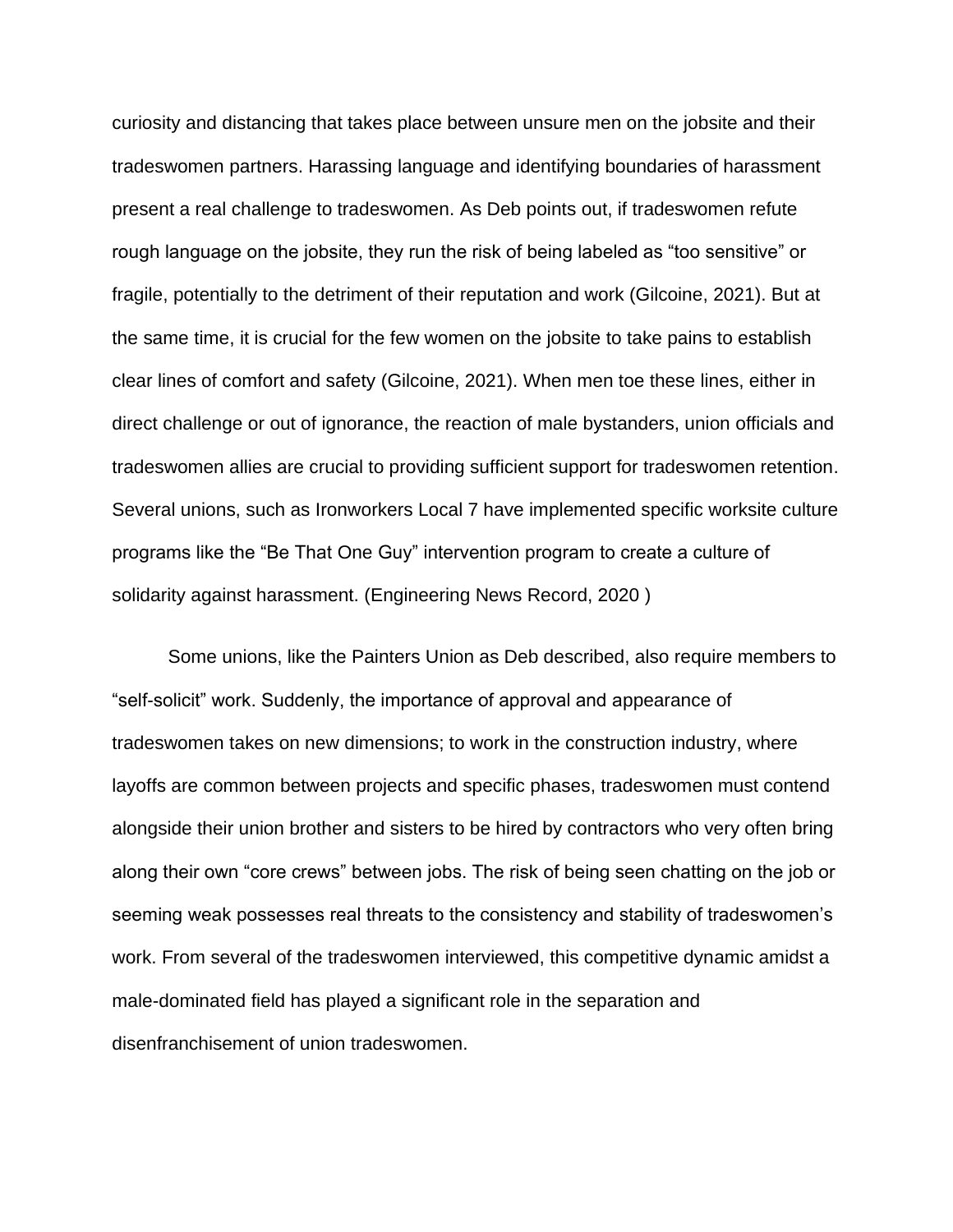There was a distinct difference in the stories of the tradeswomen between being the single woman on a jobsite or as one of multiple tradeswomen. Conversations between women on job sites tended to be supportive, usually sharing the Women's bathroom code or pertinent information, but also short. When asked about the difference between being the sole female on a jobsite versus working alongside multiple women, Jenaya's pointed to key issues facing tradeswomen, "...it was kind of awkward because I didn't know how to react at first. Because, you know, like I said, if there was another female in the job, it was like, you know, you don't want to get caught talking or feel like you know, 'you guys are doing the girl thing'" (Nelson, 2021). The line between being supportive or being *chatty* is dangerous to tradeswomen and the worksite relationships they keep. Regardless of the gregarious conversation of male union members or the solidarity and cooperation required by their trades, the dangers for tradeswomen of gaining a negative reputation or seeming ill-equipped for work are real and present threats.

In understanding the gains of tradeswomen in recent history in Massachusetts Building Trades Unions, the tradeswomen interviewed also had stories to tell of the male allies and supervisors they encountered and the difference their solidarity has made on worksite culture. Savy Francis, member of Pipefitters 537 spoke on the profound effects of her elder union peers and foreman's support, most notably as she worked pregnant well into her third trimester, " I always had an apprentice or somebody working with me just in case something happened. And the guys were just very helpful" (Francis, 2021). Savy. with a smile, recalled cooling off on a hot day on the job by pouring water on herself and the reaction of her nearby plumber friend who scrambled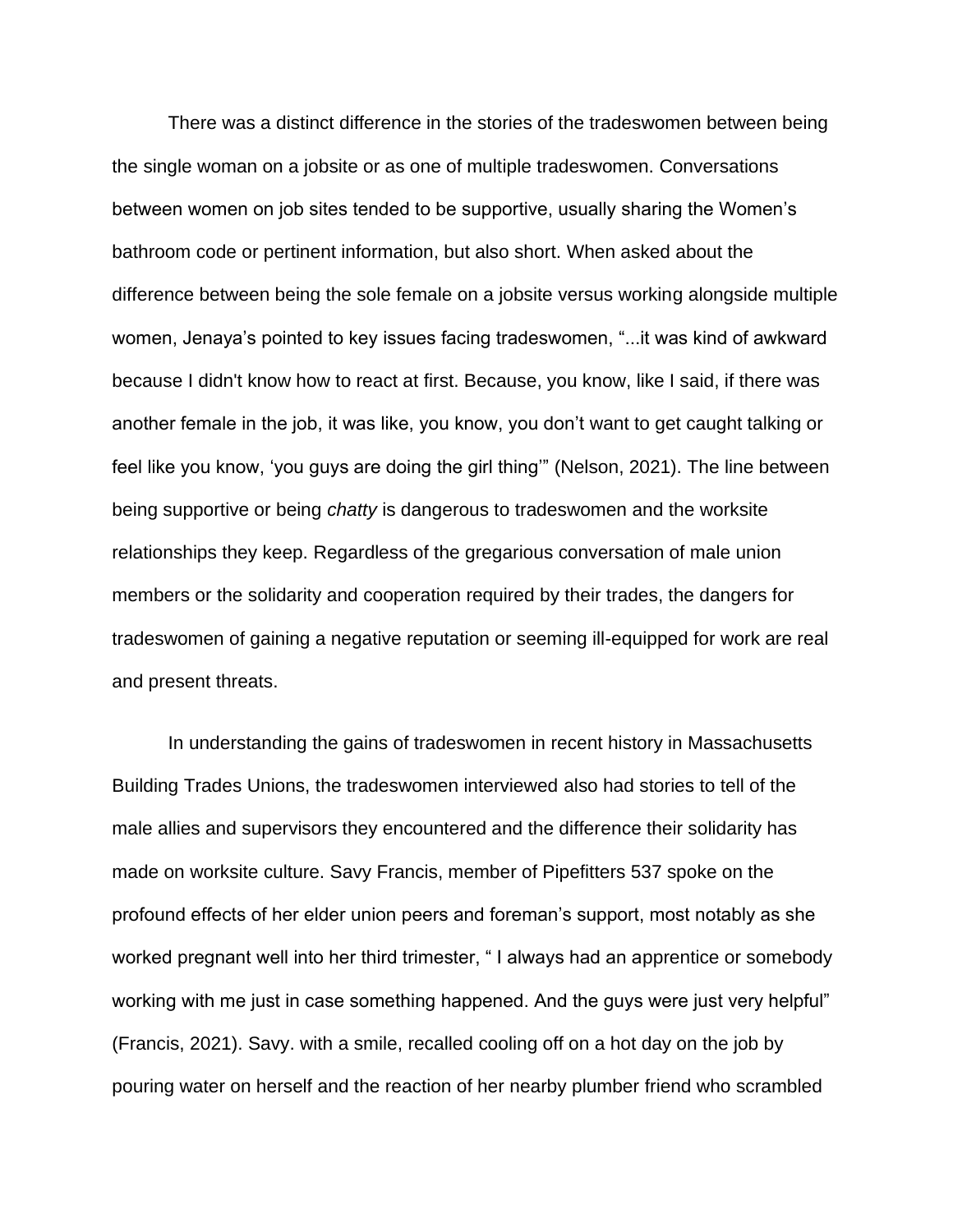to her aid, insisting that her water had broken. Though the experiences of tradeswomen vary greatly, the support Savy experienced from male foremen, supervisors and her union brothers seemed significant and hopeful for the future.

Similarly, Jenaya with the Laborers union related a story around properly flagging a jobsite, "I remember being on a job and the guys were like, 'Oh, she can't do overtime, because she can't tag a crane.' And I tell the story all the time, this guy was like, 'Jenaya, be here at 6:30am and I'm going to show you how to tag a crane.' He came with a tiny little pocket booklet of all the symbols to tag a crane. And he physically showed me how to do them so it wasn't just me looking at sketching. By the time the boss came around, he purposely had me tagging a crane in front of the other guys" (Nelson, 2021).

Working on a jobsite with a sizeable amount of women is a rare opportunity, but the stories offered by the interviewed tradeswomen showed glimpses of the transformative potential of working on multi-tradeswomen sites. When asked if Jenaya could identify a moment she felt the Tradeswomen Movement of Massachusetts "changed," her answer was specific:

"...to be honest with you. I think I didn't notice it until about seven years ago. I was working at Edward M. Kennedy Institute. And there were 14 females on the job. Unbelievable. I couldn't even believe it. 14 females, different trades. laborers, carpenters, pipe fitters, electricians. I was like, 'wow', but it was a highprofile job. As I started speaking to different females, I realized a lot of these government funded jobs were gearing up the numbers. Even the schools like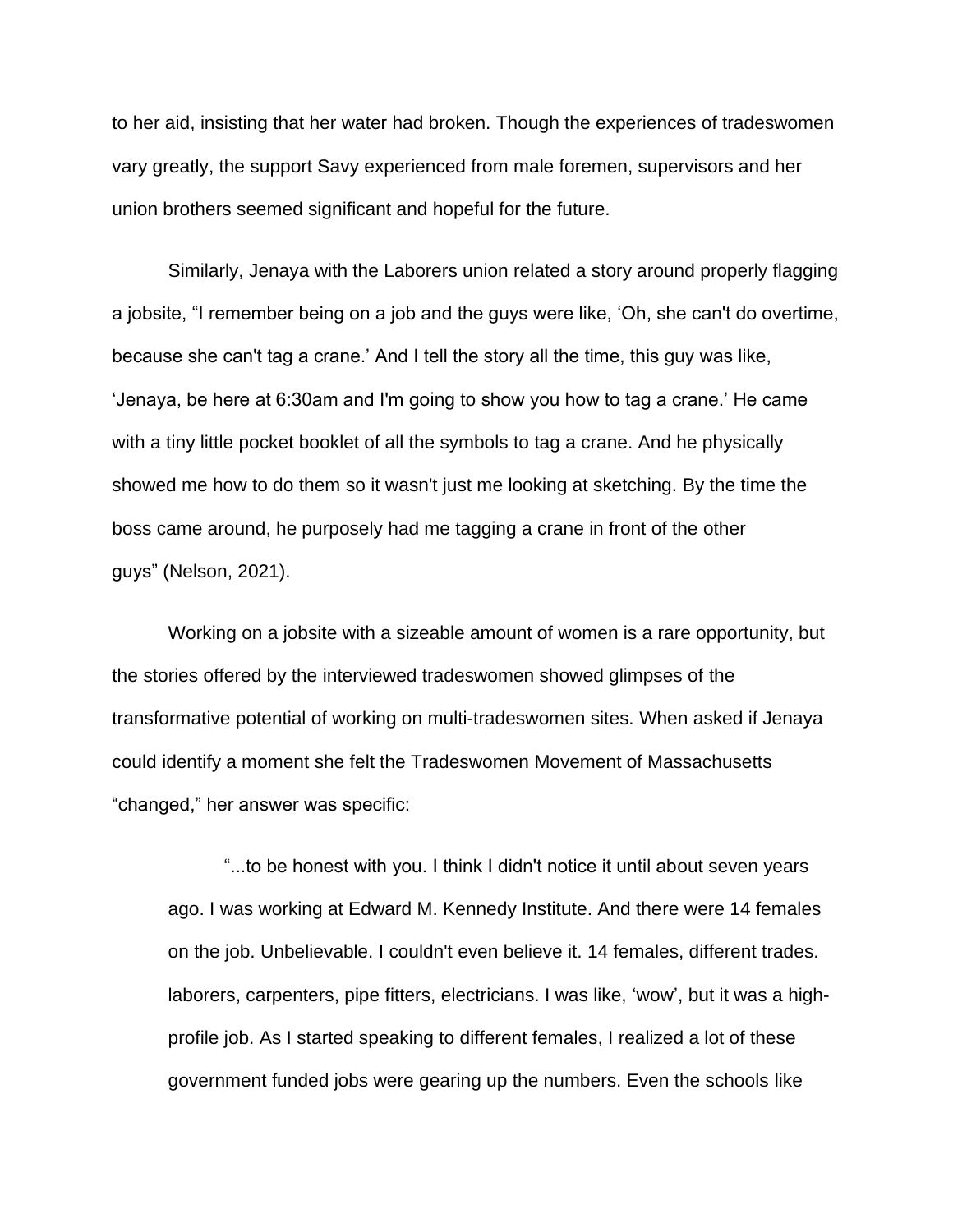Harvard. A lot of these colleges, Harvard, MIT, Northeastern; they were setting the numbers, it was a priority. It was a main priority. It was set into their project labor agreement that 'this is what we want'" (Nelson, 2021).

The difference felt by Jenaya on the Edward Kennedy Institute project, under a Project Labor Agreement (a pre-project collective bargaining agreement detailing workforce goals, grievance procedure, jurisdiction and etc.) where developers, endusers and unions monitored enforcement themselves is important. Project Labor Agreements are a core tactic of the current Massachusetts Union Tradeswomen Movement in groups like PGTI because self-enforced goals, monitoring and enforcement are bedrock in combatting the historic weakness in workforce enforcement by the government (Moir et al., p. 15, 2011)

President Carters' 1978 Executive Order demanding a significant share of tradeswomen work hours on federally funded projects, while noble, has become emblematic of the problems that continue to plague workforce diversity initiatives and in particular, the construction industry. As detailed in *Unfinished Business: Building Equality for Women in the Construction Trades,*

"…EO 11246.. (as well as other regulatory requirements for equal employment opportunity) rest on the broad and ambiguous principle of "good faith efforts" by the covered parties rather than objective and measurable outcomes of the reduction of discriminatory practices."

To make matters worse, the federal agency responsible for enforcement of these tradeswomen hours on federally funded projects, the Office of Federal Contract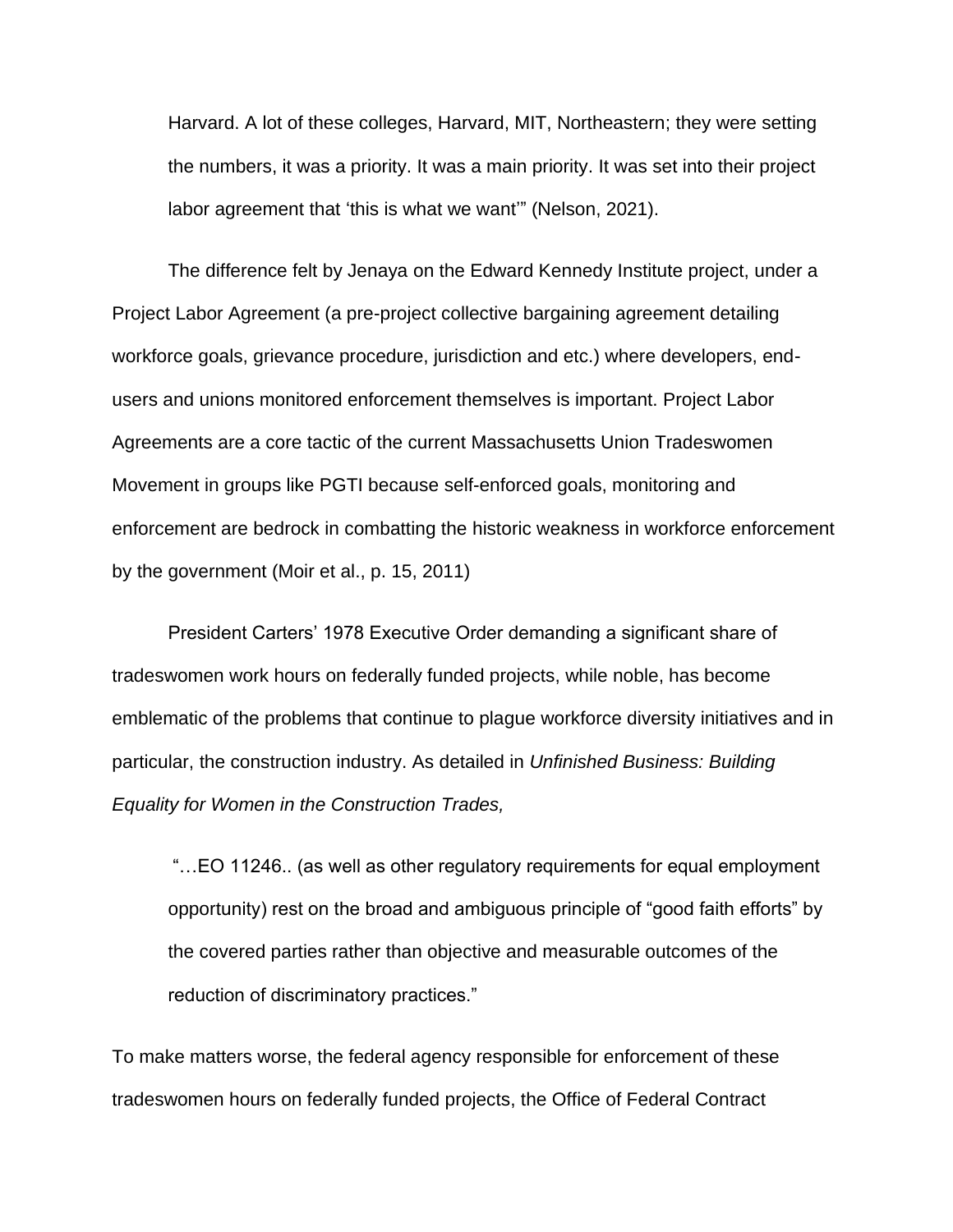Compliance (OFCCP) "has had such a light presence in the industry that it is unknown to many stakeholders" (Moir and Skidmore, 2021).

It deserves to be said, as discussed in *Organizing for Power: Boston* that the progress made in racial diversity in the construction industry following this wave of Equal Employment programs was significant (Moir and Skidmore, 2021). Increased enforcement of civil protections for people of color, government-backed diversity initiatives and changes in the labor market allowed large numbers of people of color into the construction industry. Between the late 1960s and 2020, the participation of people of color in the construction industry rose by approximately %27 (Moir and Skidmore, 2021).

The progress of integrating the hundreds of thousands of interested tradeswomen into construction, however, was stunted. The regular boom and bust cycle of construction, which often finds workers working intense, overtime hours on projects and then in stretches of unemployment as more work is secured, found women "the last to be hired and the first to be laid off" (Gilcoine, 2021). With government enforcement effectively non-existent, tradeswomen were left to the whims of the male-dominated construction industry and female rates remained low.

Compounding the challenges of government-enforcement workforce goals, many women have found themselves subject to "checkerboarding". As described in *Unfinished Business: Building Equality for Women in the Construction Industry*, "They [tradeswomen] have been sent out to worksites solely to fulfill a requirement to fill a quota for women and, in the case of women of color, often to fill both the gender and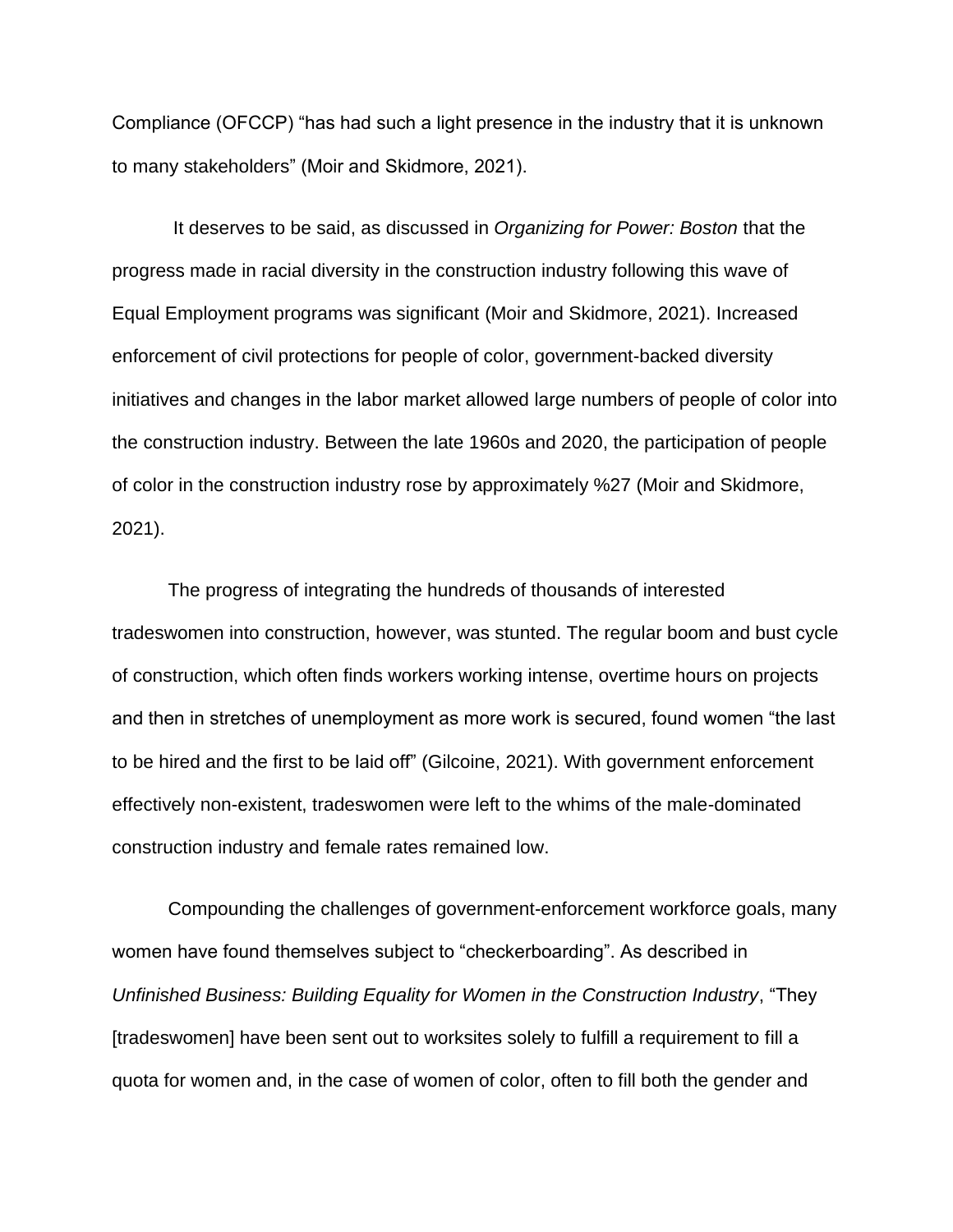race quota. When the quota was filled or the hours counted, they were laid off regardless of their skills or work history" (Moir et al., 2011) Part of the effects of checkerboarding or other schemes to satisfy workforce requirements is a serious lack in consistency and skill-building that comes from repeated work on a set jobsite. Deb Gilcoine also mentioned having seen tradeswomen laid off from jobs once they'd reached journeyman status in their union, due to exploitative contractors seeking workers with apprentice pay rates.

 Acknowledging this glaring vacuum of accountability, the Policy Group on Tradeswomen's Issues along with building trade unions, contractors and community allies developed concrete tactics for workforce diversity enforcement as part of a larger "Supply and Demand" strategy (Moir and Skidmore, p. 195, 2011). Using Access and Opportunity Committees created within the union-negotiated University of Massachusetts: Boston Project Labor Agreement, tradeswomen advocates, union leaders and contractors were able to come together and intensively monitor tradeswomen percentages and provide the necessary enforcement. As a result, "...the first project under the UMass Boston PLA, the Edward Kennedy Integrated Sciences Complex (ISC), attained what no other project in Boston ever had. Women worked 10 percent of the work hours on the ISC every month of the 24 month it took to build it" (Moir and Skidmore, p.193, 2011)

 Jenaya describes the connections she forged with the other women on the Edward Kennedy ISC project: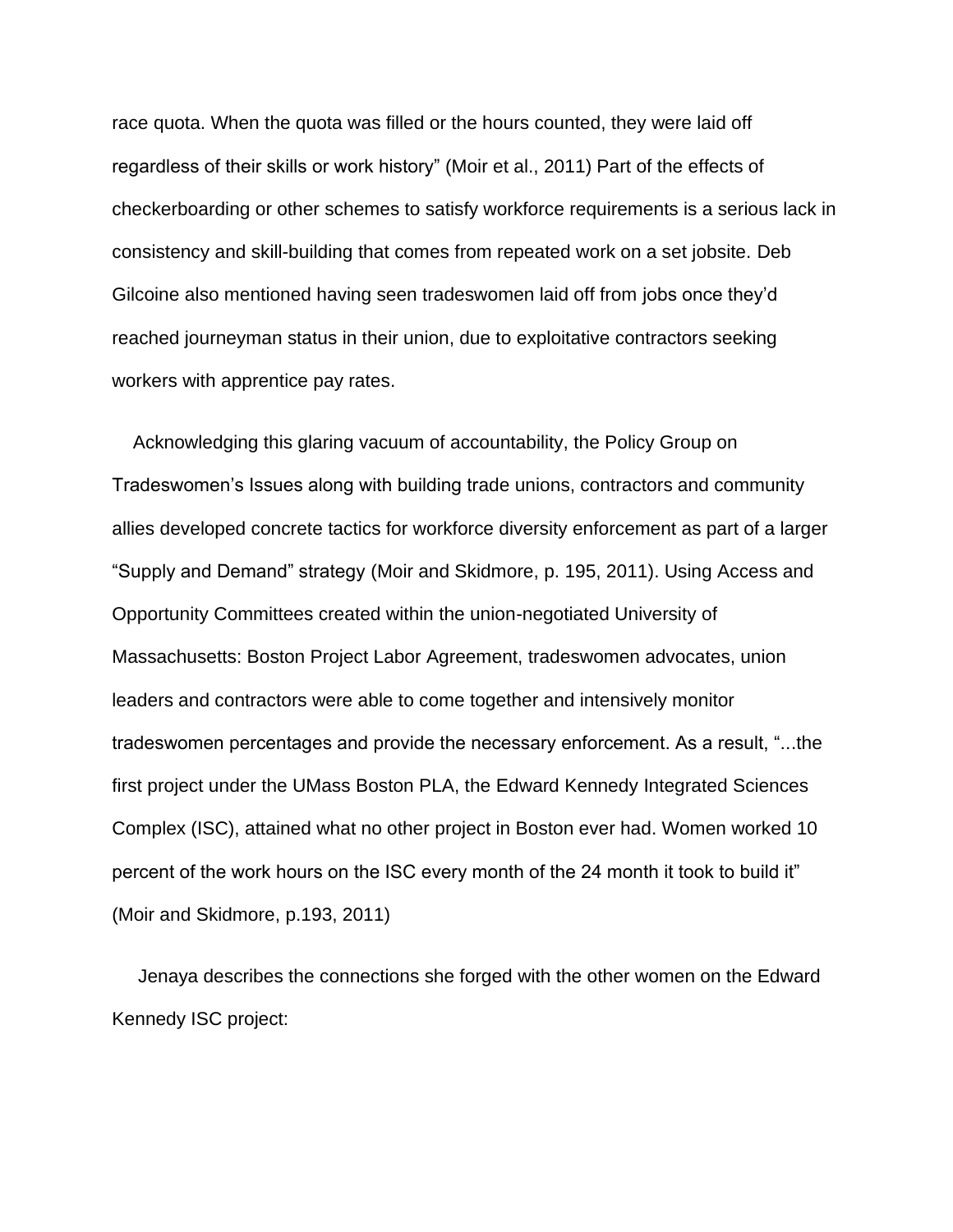"All the women were completely amazing. They had no problem saying 'hey,'...we actually got together one with one day and all went out at night, which was a way for us to [connect] outside of work... It was super important. And it was awesome. And that right there made me feel really, really good. But before that, it was kind of like the awkward silence like, 'Hi'" (Nelson, 2021).

Connecting off-campus, on a job that enforced equal employment goals, afforded the group of tradeswomen a level of protection from the scrutiny of co-workers and project managers and allowed them to begin building relationships and support. From the stories of the interviewed tradeswomen, the importance of these bonds and the solidarity created by these intentional connections cannot be understated. Though building connections and friendships comes second-hand to Jenaya, the strength of these friendships with other pioneering tradeswomen have grown and persisted to this day.

The significance of this success and the "demand" component of PGTI laid the groundwork for replicating this internally policed strategy across the Commonwealth with willing developers. Most notably, the Massachusetts Gaming Commission (MGC) after the Expanded Gaming Act in 2011 which urged equal employment initiatives in the construction and maintenance of Massachusetts casinos, partnered with PGTI for a series of initiatives and projects around workforce diversity (Barringer, p.32 2019). Utilizing the same Access and Opportunity and internal enforcement strategy, the Encore Casino in Boston Harbor exceeded the President Carter %6.9 threshold with %7.2 tradeswomen and the MGM Casino in Springfield with %7 (Barringer, p.32 2019).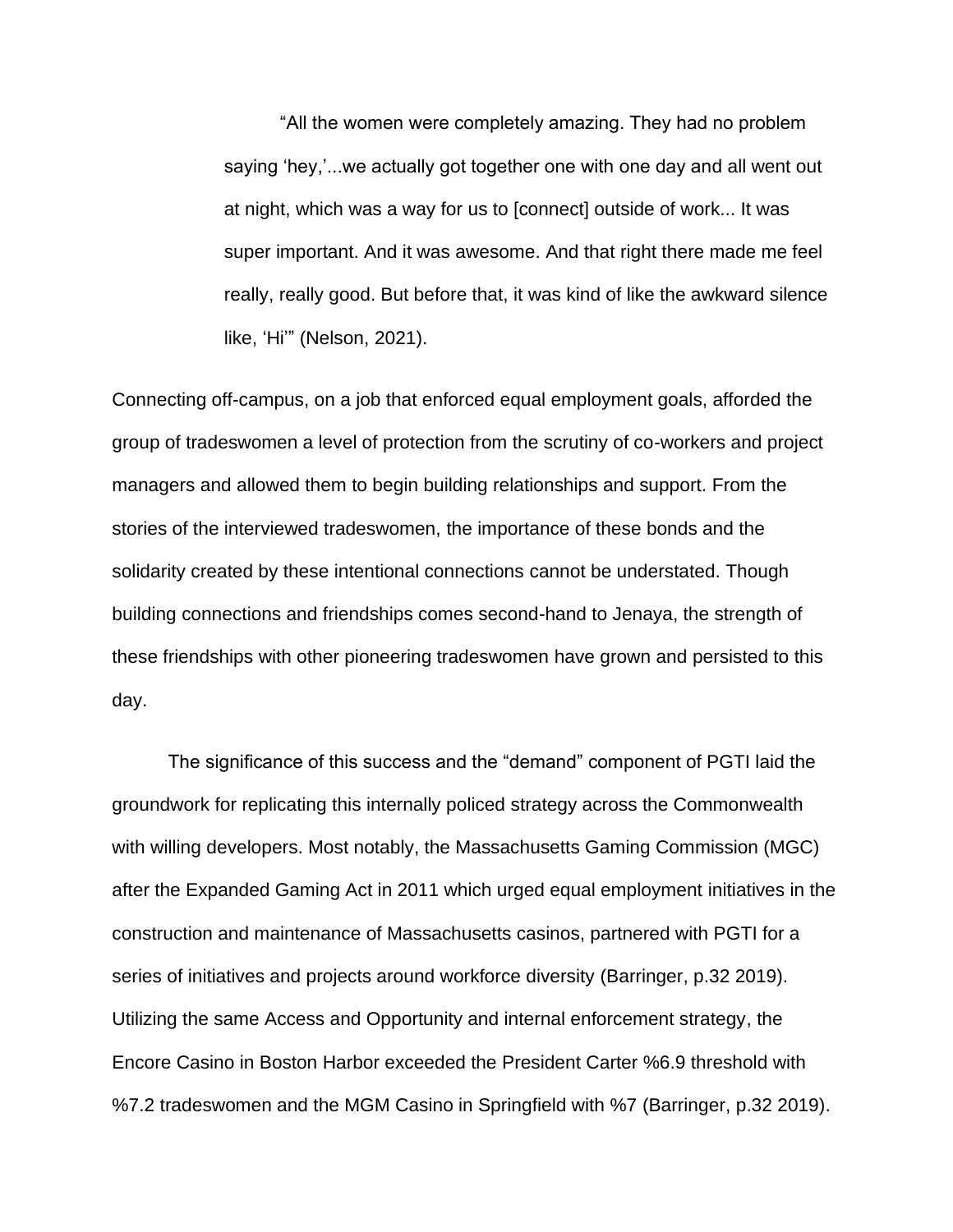The Encore project in Boston Harbor had over 500 tradeswomen working in total, which is the largest recorded concentration on any single construction work site anywhere in the country (Moir et al., p.197, 2011).

The supply component of PGTI's strategy (more of which can be read in the group's manual *Finishing the Job*) relies on these end-user partnerships and AOC committees, but also contains intentional programs to help increase the number of tradeswomen and their competitiveness as skilled tradespeople. As a result of the partnership with the MGC, a "Build a Life MA" marketing campaign was created to create a website and advertising throughout Greater Boston featuring real tradeswomen and their stories to grow a database of interested women around the city. As the list of names grew, Susan Moir, former Director of Research and one of the chief architects of the Policy Group on Tradeswomen's Issues advocacy group, worked to involve and engage tradeswomen in the supply process around Greater Boston; "We've never wanted to do servicing. We've always wanted to do organizing" (Moir, 2021).

To do so, "Tradeswomen Tuesdays" was launched. Led by a panel of union tradeswomen from the "Tradeswomens' Speakers' Bureau", interested women attend monthly sessions where they hear informal, personalized testimony from women like themselves who work in the union construction industry. Of the tradeswomen interviewed in this paper, all except one are members of the Tradeswomen Speakers Bureau and have become practiced relaying their experiences to incoming women and in supporting their endeavors to join a trade. In addition to providing a stream of women eager to apply to union trade apprenticeships, Susan spoke to the larger importance of Tradeswomen Tuesday: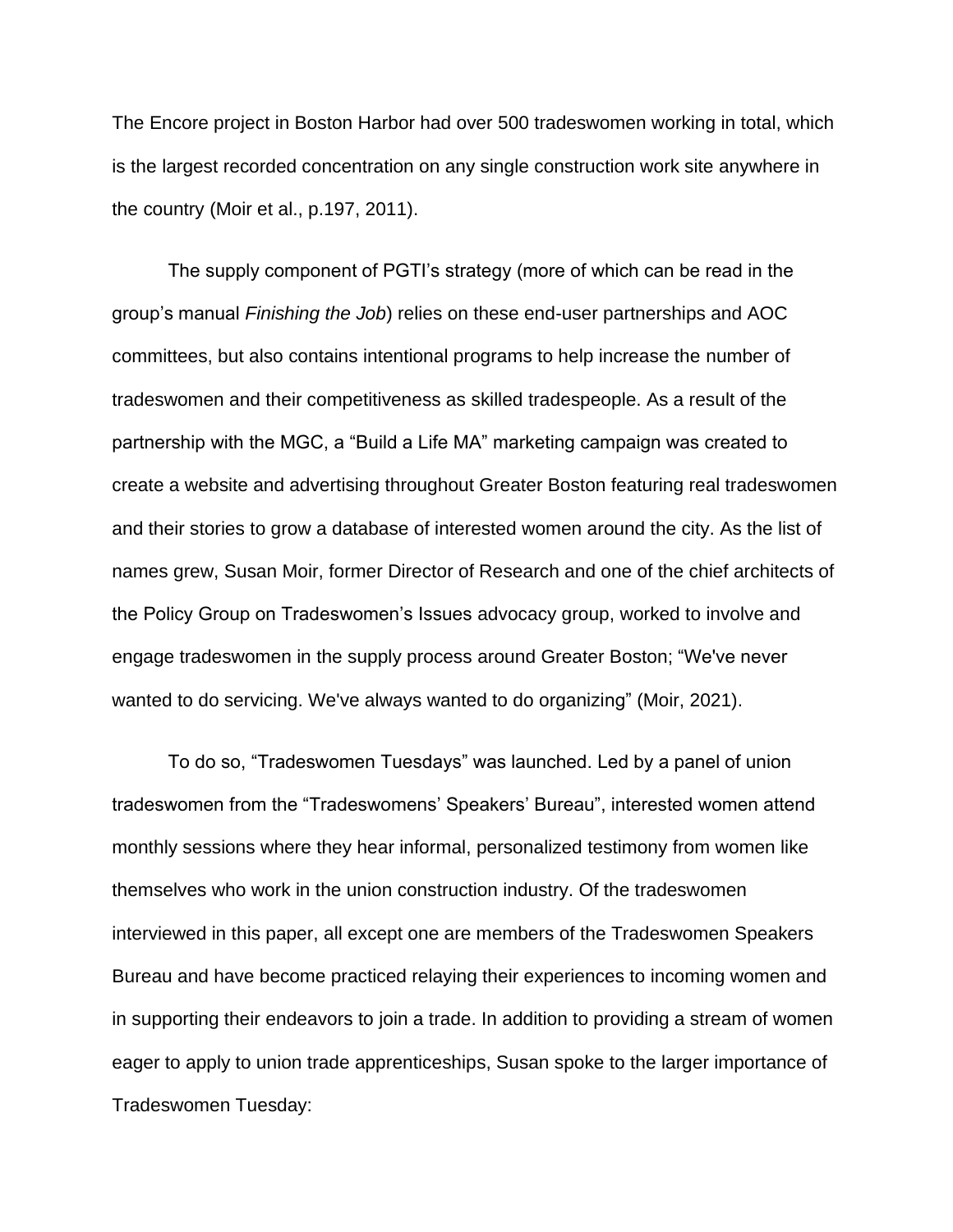"You have to have a leadership development strategy. It's not just getting women into jobs, but it's really, you know, providing them with opportunities to use their voice… We're at 10.25% women and apprenticeship right now, it will not be sustained. But how will we sustain the momentum? How will we keep the brakes on regression? And what role will the women play in that? As I think about Tradeswomen Tuesday's, it's a critical piece of this" (Moir, 2021).

From the success of Tradeswomen Tuesday, the Build a Life MA marketing campaign and these larger, self-enforced projects employing larger concentrations of tradeswomen are unprecedented signs of networking and growth in the tradeswomen community. Chief among the successes is the Boston Union Trade Sisters Facebook page on social media. Boasting over 500 union tradeswomen, the Facebook page has taken off since its creation in February of 2021 and is moderated by a group of union tradeswomen of all different trades. The team of page administrators are Savy Francis with Pipefitters 537, Jenaya Pina Nelson with Laborers 223, Hieu Nguyen with Carpenters 327, Michelle Wright with Carpenters 328 and Heather Cabral with Electricians (IBEW) Local 103 (Francis, 2021).

 The significance of this self-organized tradeswomen page is substantial. As Susan Moir said, "It's the network of women who are going to keep us at %7, or 8% [percentage of tradeswomen] when we fall back from the %10 in the crash. We're… going to have enough juice in the industry to see that the women are not laid off first" (Moir, 2021). Considering the "Last to Call, First to Lay Off" historical pattern for tradeswomen during economic downturns, self-organized tradeswomen pose potential strength in banding together and mustering political capital to ensure workforce goals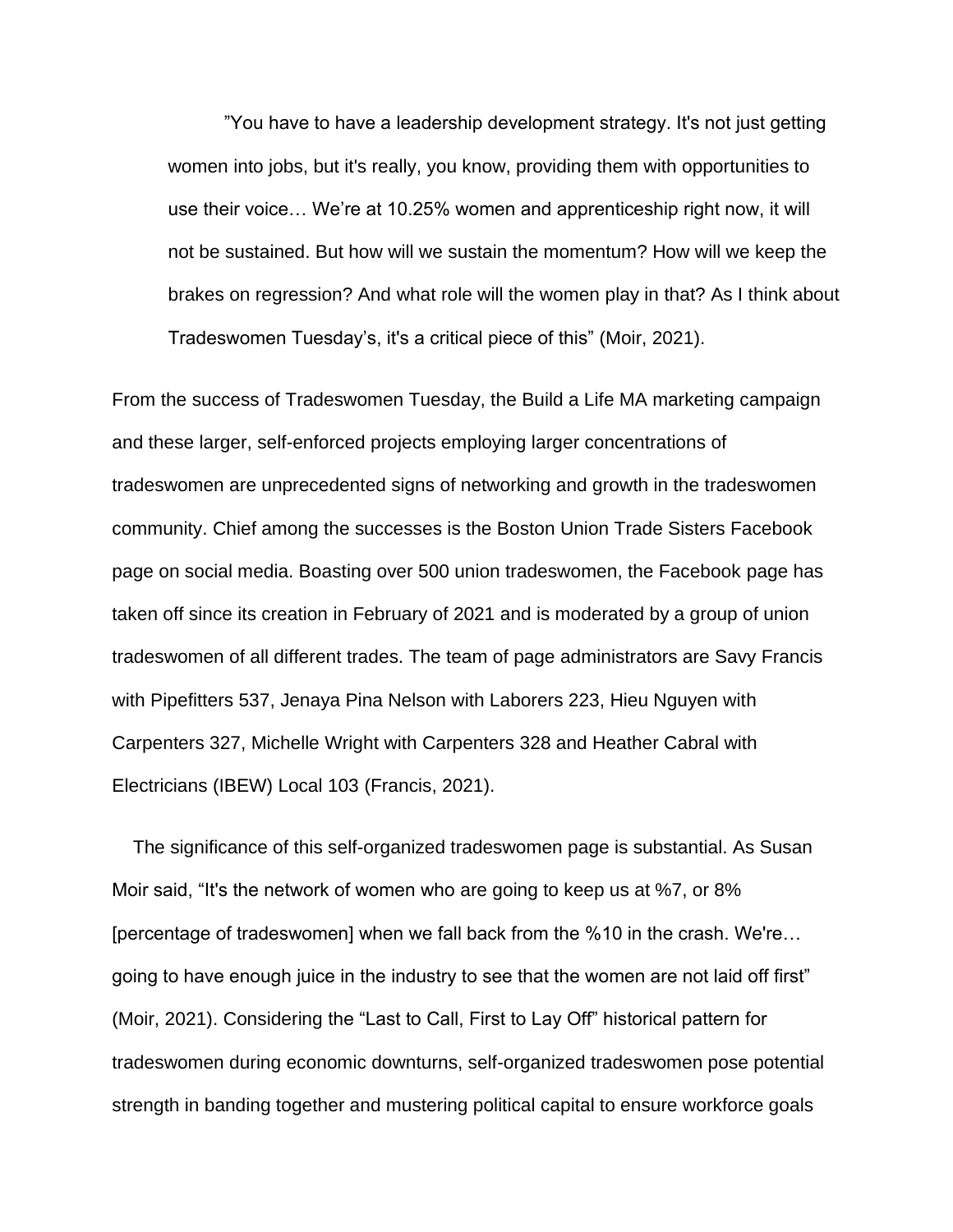are maintained and enforced, but also that community and labor allies remain at the table. In addition, while PGTI and other advocacy efforts center tradeswomen in their work, they are oftentimes run by full time staff and attended by full time compliance officers and contractors whose duties and experiences vary greatly from women on the jobsite. This new network stands apart for its sheer quantity of Boston-based tradeswomen, the safe communication space it provides and its self-organized structure.

 Savy Francis, one of the original creators of the page, says the communication it has opened is different than before. "A lot of these sisters are going to like another job site. And they're asking the group, 'Oh, who's on this job site? How's the parking?' They're not asking, 'what's the code to the bathroom?' like before. They're like, 'hey, aren't you so and so, and we speak on the Boston union trade sisters page?" (Francis, 2021). Jenaya Nelson recounts an experience in the elevator at a jobsite where two women nervously approached her, lighting up in excitement to realize she was "Jenaya from the Boston Union Trade Sisters Page" (Nelson, 2021). In addition to the Facebook page where women network and support each other while sharing helpful, constructionrelated advice, the small council of administrators also host monthly events to bring union sisters together in the community. Susan Moir, involved in the tradeswomen movement for decades, recounts the moment she saw this Boston Union Trade Sisters page and scrolled through its membership list, crying with pride because of how few women she recognized. Susan shared, "A year ago, I would have known each of them" (Moir, 2021).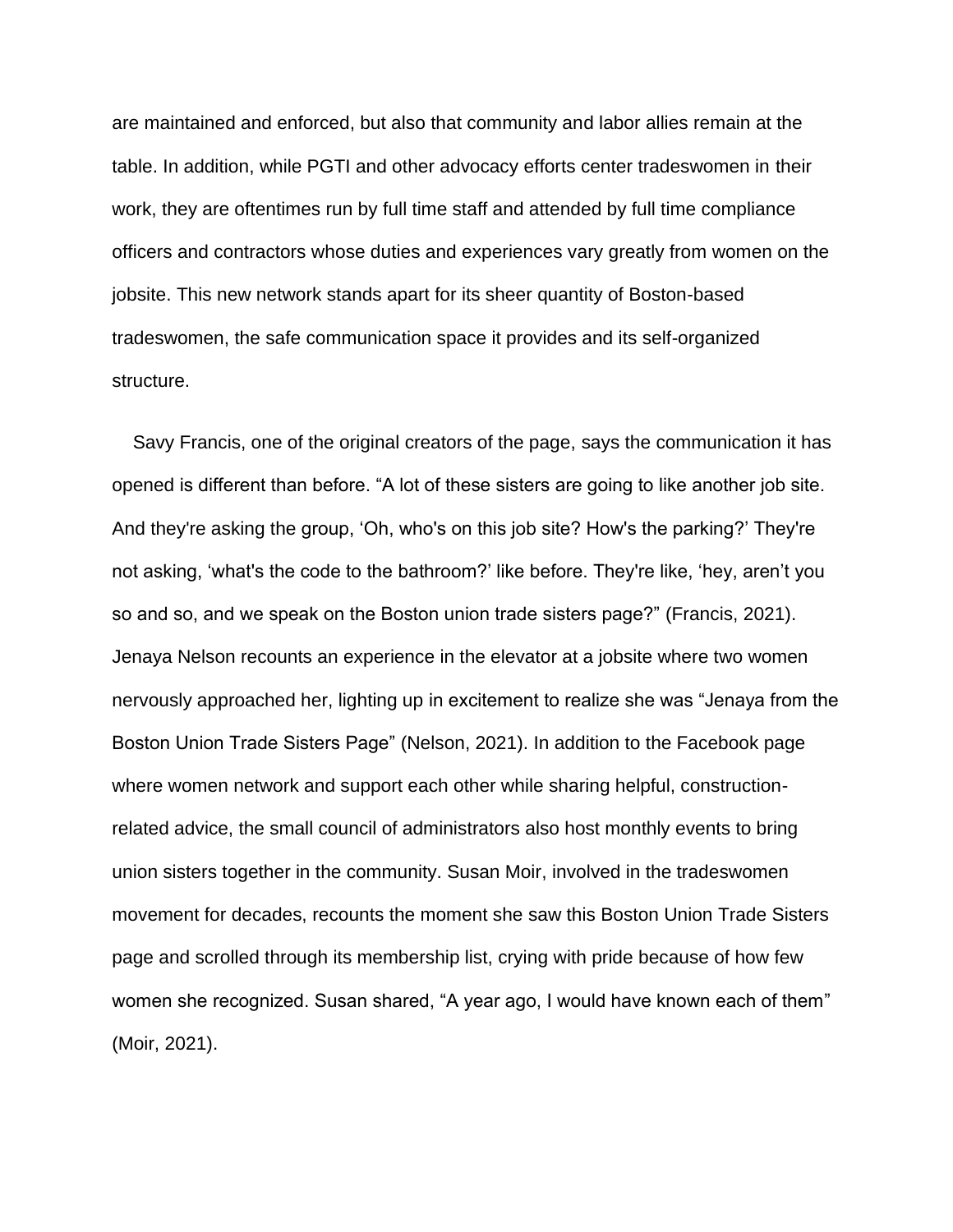While local organizing and networking among tradeswomen has grown in prominence and power in recent years around Greater Boston, national outreach and cooperation has grown as well. Launched in 2002, Tradeswomen Build Nations is an official program of North America's Building Trades Unions (NABTU) that convenes a conference for union tradeswomen in a different city of the United States each year (Tradeswomen Build Nations, 2021). Deb Gilcoine can recall the power she felt gathering at the 2017 "Women Build Nations" conference (the name of the conference has since changed to "Tradeswomen Build Nations") citing it as "one of the best things [she] ever did" (Gilcoine, 2021). During the conference, the General President of the Ironworkers international union (the national, umbrella organization for the Ironworkers union) heard from hundreds of union tradeswomen on the difficulties of childcare and as a direct result implemented a Paid Maternity Leave Policy for the Ironworkers union guaranteeing "six months of pre-delivery… benefits and six to eight weeks of postdelivery benefit" and highlighted "the challenges of physical work associated with the ironworking trade create unique health challenges that can jeopardize a pregnancy" (Iron Workers and Contractors Announce Paid Maternity Leave Benefit, 2017). The benefits of concerted efforts connecting tradeswomen locally and nationally have begun to bear fruit but like the retention of tradeswomen, will require institutional support and planning to achieve the empowerment and growth it offers.

In addition to the other methods and strategies employed by the advocacy and community branches of the tradeswomen movement, there is also work being done to promote tradeswomen and entry into union trades at the high school and vocational level in Massachusetts. "Massachusetts Girls in Trades" is an organization led by a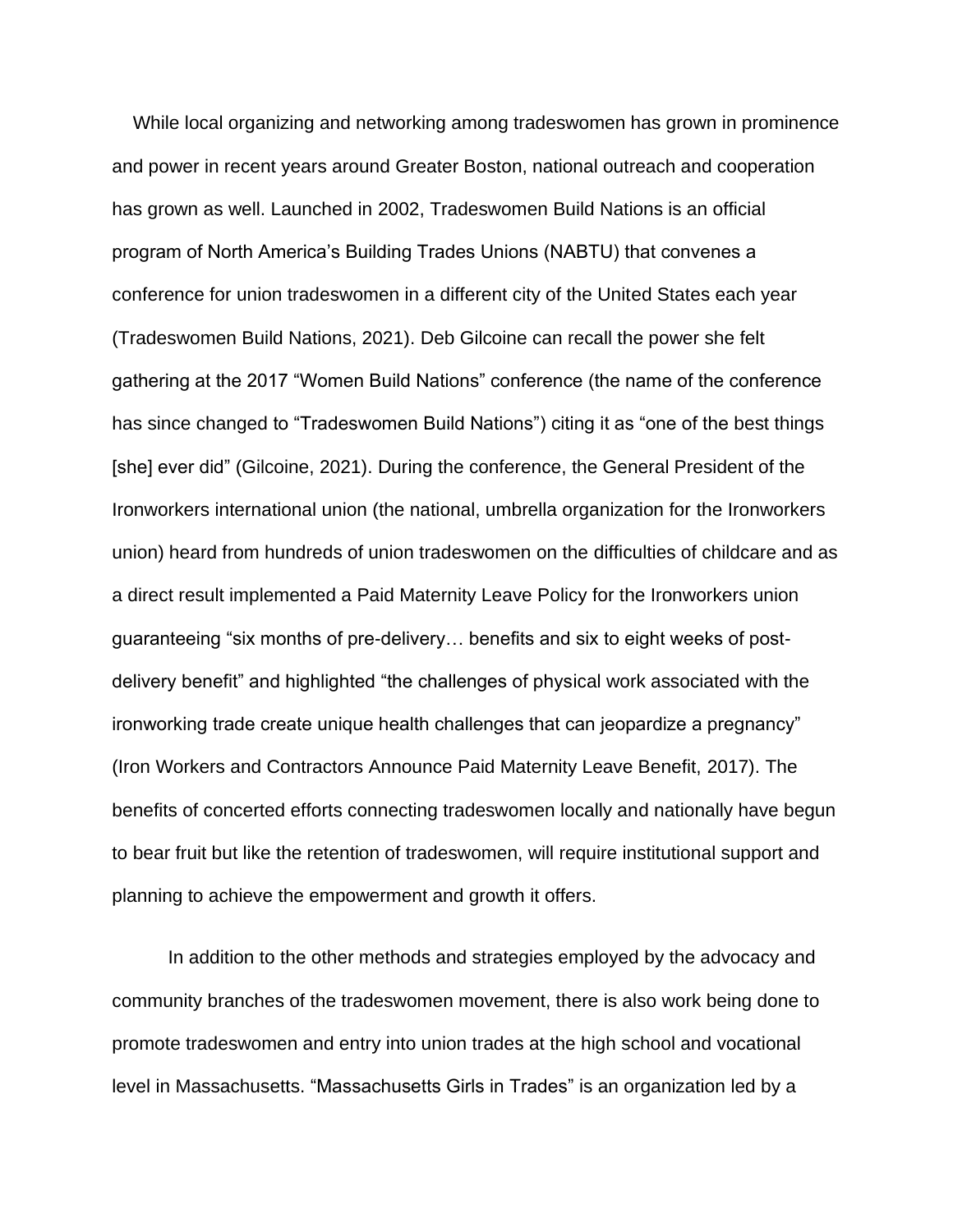steering committee comprised of union staff, advocacy groups and vocational school administrators that hosts virtual events, career fairs and more to promote careers in union trades to young women in vocational schools (Massachusetts Girls in Trades, 2021). As identified the group, as well as the advocacy leaders who also hold positions in organizations like PGTI, is the importance of young women gaining construction skills early but also of illuminating the career potential of union wages and benefits.

In the year 2020, Massachusetts hitting the milestone of %10 tradeswomen apprentices became national news. Several members of the PGTI community received the Mark H. Ayers award from NABTU on their work advancing the cause of union tradeswomen (New England Real Estate Journal, 2019). But still, as outlined in this paper, the history of Tradeswomen Movement has proved the transition, integration, and retention of tradeswomen into the construction industry will be fraught with challenges. The testimony and experiences in this paper highlight large, systemic barriers to women's integration and equality in the construction industry, but also to the personal triumphs and empowerment of career tradeswomen and the organizations that support them.

The Policy Group on Tradeswomen's Issues (PGTI) use a simple mantra to open each of their meetings. In its words is the work exhibited by Massachusetts union tradeswomen and the spirit that will required to attain the equality and empowerment of women in the construction industry:

*There is no silver bullet. We are in this together. We will never, never give up.*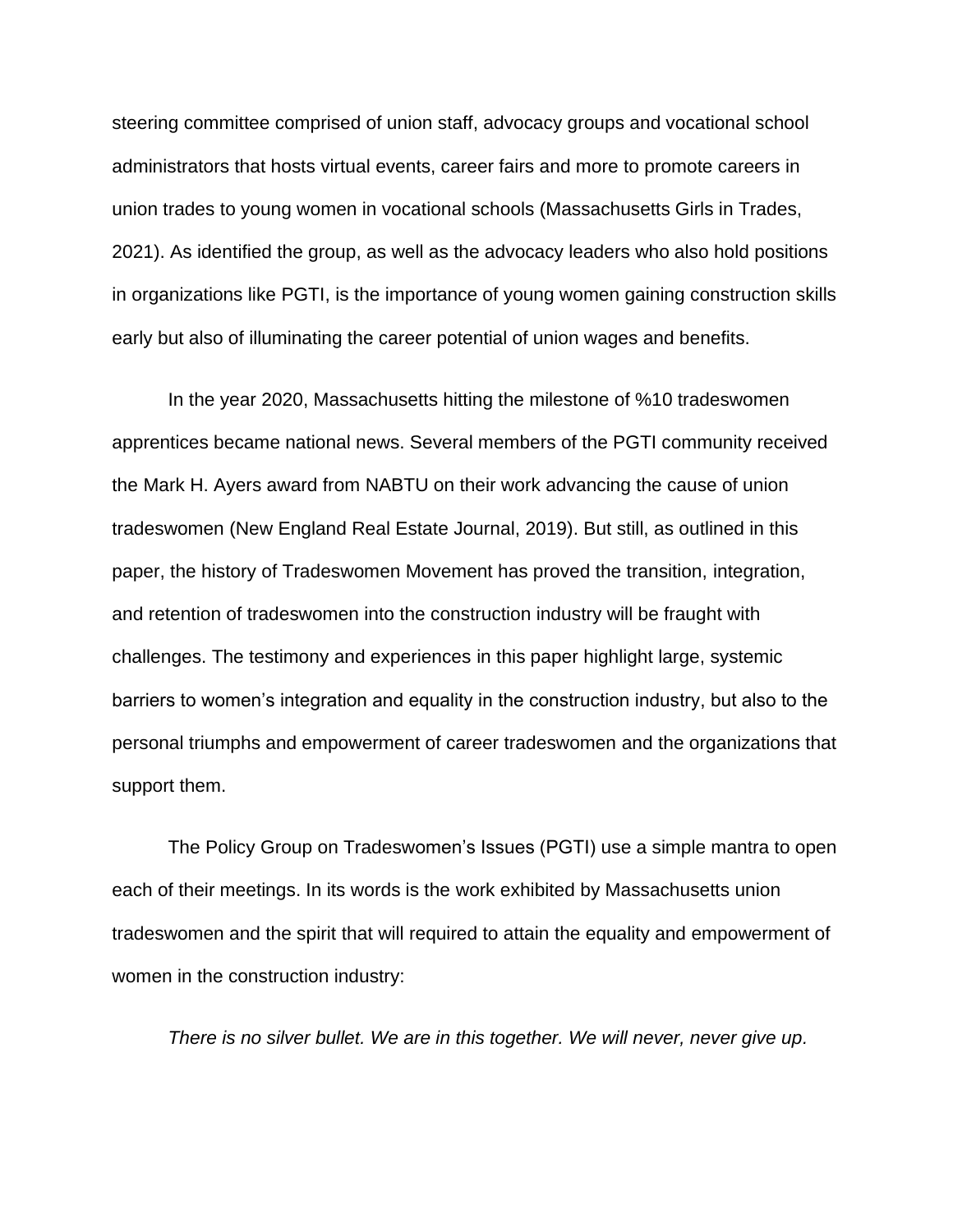## **References:**

Barringer, Peg. 2019. P.30-32. *Built to Last: Best Practices for Diversity in the Construction Industry.* Massachusetts Gaming Commission.

"Current demographics of women and people of color in Registered Apprenticeship Programs in Massachusetts-Q4 2020 Report," Policy Group on Tradeswomen's Issues, Retrieved November,1, 2021, (https://i2.wp.com/policygroupontradeswomen.org/wpcontent/uploads/2021/09/2021-Q2-Current-demographics-of-women-and-minorityparticipants-in-Registered-Apprenticeship-Programs-in-Massachusetts-1.jpg?ssl=1). 2011.

Dozier, Renee. 2021. Interview with author. Dorchester, MA, October 20.

"Equal Employment Opportunity Enforcement Message to the Congress Transmitting Reorganization Plan No. 1 of 1978." N.d., The American Presidency Project, Retrieved October 25th, (https://www.presidency.ucsb.edu/node/244509).

Francis, Savy. 2021. Interview with author. Quincy, MA, October 27.

Gilcoine, Deb. 2021. Interview with author. Malden, MA, November 2.

IBEW Tradeswomen Job Fair picture, 1979, *International Brotherhood of Electrical Workers Local 103.* 

"Iron Workers and Contractors Announce Paid Maternity Leave Benefit." 2017. International Association of Iron Workers. Retrieved November 11, 2021, (http://www.ironworkers.org/news-magazine/news/2017/04/24/iron-workers-andcontractors-announce-paid-maternity-leave-benefit).

"Mass. Building Trades Council and partners honored with Ayers Award by North America's Building Trades Unions." 2019. New England Real Estate Journal. Retrieved November 12th, 2021, (https://nerej.com/massbtc-and-partners-honored-with-ayersaward-by-nabtu).